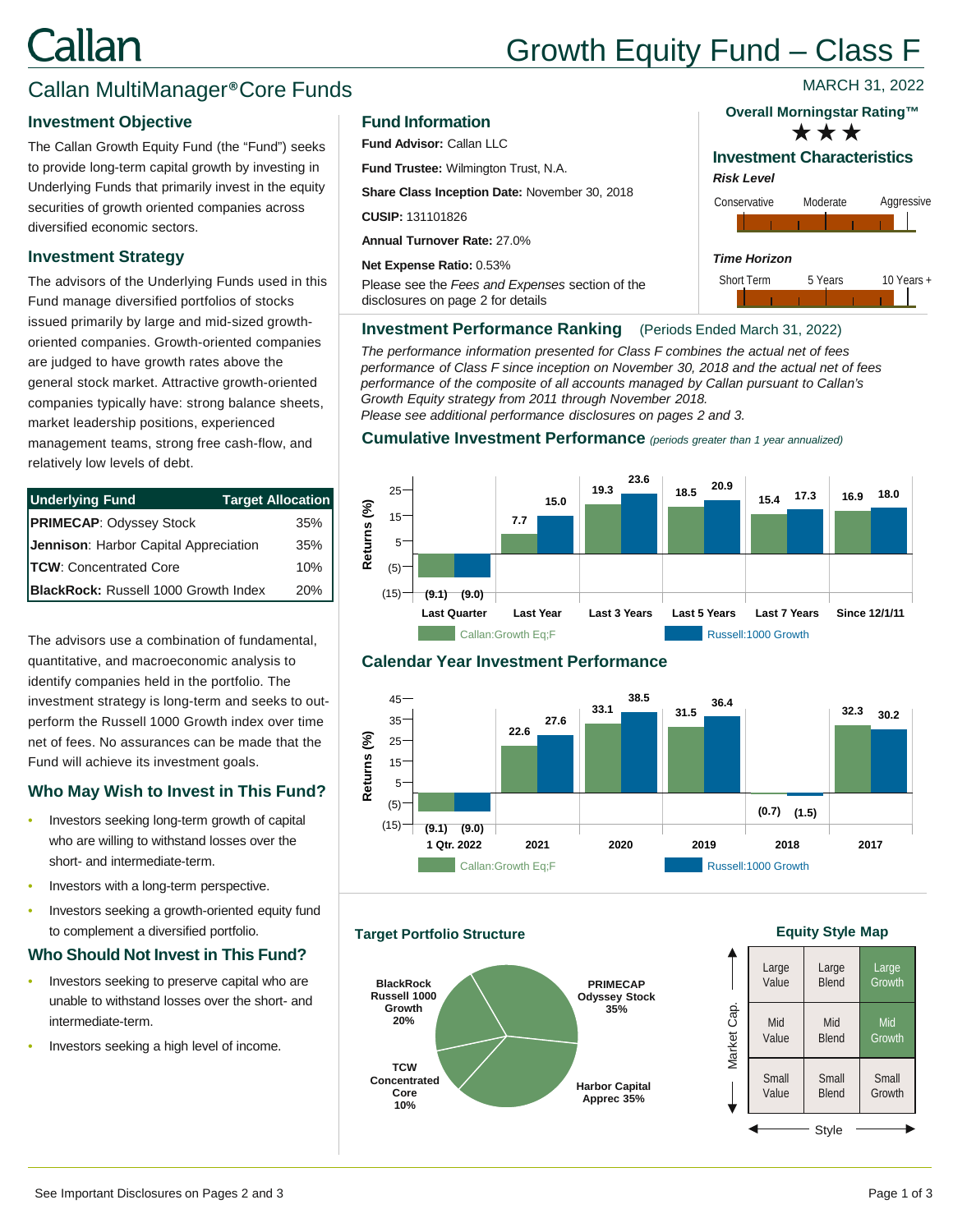# Growth Equity Fund – Class F

#### IMPORTANT DISCLOSURES

## Callan MultiManager®Core Funds

#### **General Disclosures**

The Callan Growth Equity Fund (the "Fund") is part of the Callan Open Architecture Trust, Trusteed by Wilmington Trust N.A. The Fund is advised by Callan LLC ("Callan"), a registered investment advisor. The Trustee maintains ultimate fiduciary authority over the management of, and investments made in, the Fund.

The Fund invests in underlying mutual fund and collective trust investments (the "Underlying Funds"). The Underlying Funds and the target allocation to each Underlying Fund are summarized on the previous page.

Participation in the Fund is governed by a Declaration of Trust and terms of the participation materials which must be reviewed and signed by the plan sponsor in order to invest in the Fund.

The Fund is not a mutual fund and is not registered as an investment company under the Investment Company Act of 1940, as amended, and therefore does not have the protections provided by that Act. Neither the Securities and Exchange Commission nor any other regulatory body has approved or disapproved the Fund or passed upon the accuracy or adequacy of this Fact Sheet.

The Fund's portfolio is periodically rebalanced as needed to keep the percentage weights for the Underlying Funds close to their target weights. Additionally, the Trustee, in consultation with Callan and in the Trustee's discretion from time to time may change the composition of the portfolio. Potential changes may include the addition of Underlying Funds, the removal of Underlying Funds, changes in the target weights for the Underlying Funds, and changes in the rebalancing algorithm.

The Fund does not have a prospectus.

#### **Performance Disclosures**

The performance information presented for Class F combines the actual performance of Class F since inception on November 30, 2018 and the actual performance of the composite of all accounts managed by Callan pursuant to Callan's Growth Equity strategy from 2011 through November 2018. The Fund and the accounts included in the composite are managed pursuant to substantially similar investment strategies; however, Callan manages the accounts in the composite on a discretionary basis and Callan provides non-discretionary advice to the Trustee with respect to the Fund and the Trustee maintains ultimate authority to manage the Fund. Accordingly, the performance of the Fund may differ from the performance of the composite. The actual net of fees performance of the composite has been adjusted to include a reduction of 0.05% per annum to reflect the Trustee Fee and Other Expenses that the Fund will bear.

Figures for periods of less than one year are cumulative returns. All other figures represent annualized returns. Performance figures include the reinvestment of all dividends and any capital gains distributions. Past performance does not necessarily reflect the Fund's current management/fiduciary authority or the Fund's current expense level.

The Fund's benchmark is the **Russell 1000 Growth Index**. This index measures the performance of the largest growth-oriented companies of the U.S. equity universe. An index is unmanaged and it is not possible to invest directly in an index. The Fund's portfolio contains securities that are not as diversified as the securities that compose the index.

The performance data shown represent past performance and should not be considered indicative of future results. Principal value and investment return will fluctuate. An investor's units when redeemed may be worth more or less than the original investment. Portfolio statistics for the Fund will change over time. The Fund is not FDIC-insured, may lose value and is not guaranteed by a bank or other financial institution.

#### **Fund Legal Structure**

The Fund is part of the Callan Open Architecture Trust, Trusteed by Wilmington Trust N.A. operated by the Trustee. The Trust is advised on a non-discretionary basis by Callan LLC ("Callan"), a registered investment advisor. The Trustee maintains ultimate fiduciary authority over the management of, and investments made in, the Fund. The Fund is not a mutual fund and is not registered as an investment company under the Investment Company Act of 1940, as amended.

#### **About the Fund's Advisor**

Founded in 1973, Callan is one of the largest independently-owned investment management and consulting firms in the United States. Headquartered in San Francisco, with offices across the country, Callan provides research, education, decision support, and advice to institutional investors representing approximately \$2 trillion in total assets.

#### **Fees and Expenses**

The participant will incur management fees, trustee fees, and other operating expenses ("Other Expenses") related to the Fund. Other Expenses may include audit expenses, custody service fees, tax form preparation expenses, legal and other fees.

The participants in the Fund will also bear expenses from the Underlying Funds, which include management fees, audit fees, trustee fees, and other expenses (the "Acquired Fund Fees and Expenses") in relation to the management of the Underlying Funds. Some of the Acquired Fund Fees and Expenses are expensed directly to the Underlying Funds, rather than charged directly to the Fund. Accordingly, these costs are not included in the direct costs associated with Fund operations (and not included in its net expense ratio or Other Expenses); however, to the extent that the Acquired Fund Fees and Expenses are borne by the Underlying Funds, they directly impact the Fund's net asset value.

The Fund's net expense ratio is 0.54% of net assets. This is an estimated rate. Below is a breakdown of the Total Annual Fund Operating Expenses on the Fund:

#### **Callan Growth Equity Fund**

| Management Fee:                                                  | 0.00%      |
|------------------------------------------------------------------|------------|
| Trustee Fee:                                                     | 0.03%      |
| Service Fee:                                                     | 0.00%      |
| Other Expenses:                                                  | 0.03%      |
| Acquired Fund Fees and Expenses (Underlying Funds):              | 0.49%      |
| Total Annual Fund Expense Ratio (Gross Expense Ratio):           | 0.55%      |
| Fee Waiver and Expense Reimbursement:                            | $(0.02\%)$ |
| <b>Total Annual Fund Operating Expenses (Net Expense Ratio):</b> |            |

Other Expenses are based on projected expenses for the current year. Callan has voluntarily agreed to cap Other Expenses at 0.01% of net assets. Without the expense cap, total expenses would be higher. Callan can cease to cap Other Expenses at any time.

Class F shares are not charged an investment management fee payable to Callan. Class F shares are only available to retirement plans currently engaged in a discretionary consulting relationship with Callan where Callan is paid a consulting fee for the entire discretionary relationship. Plan sponsors may elect to pass Callan's discretionary consulting fee on to plan participants, in whole or in part.